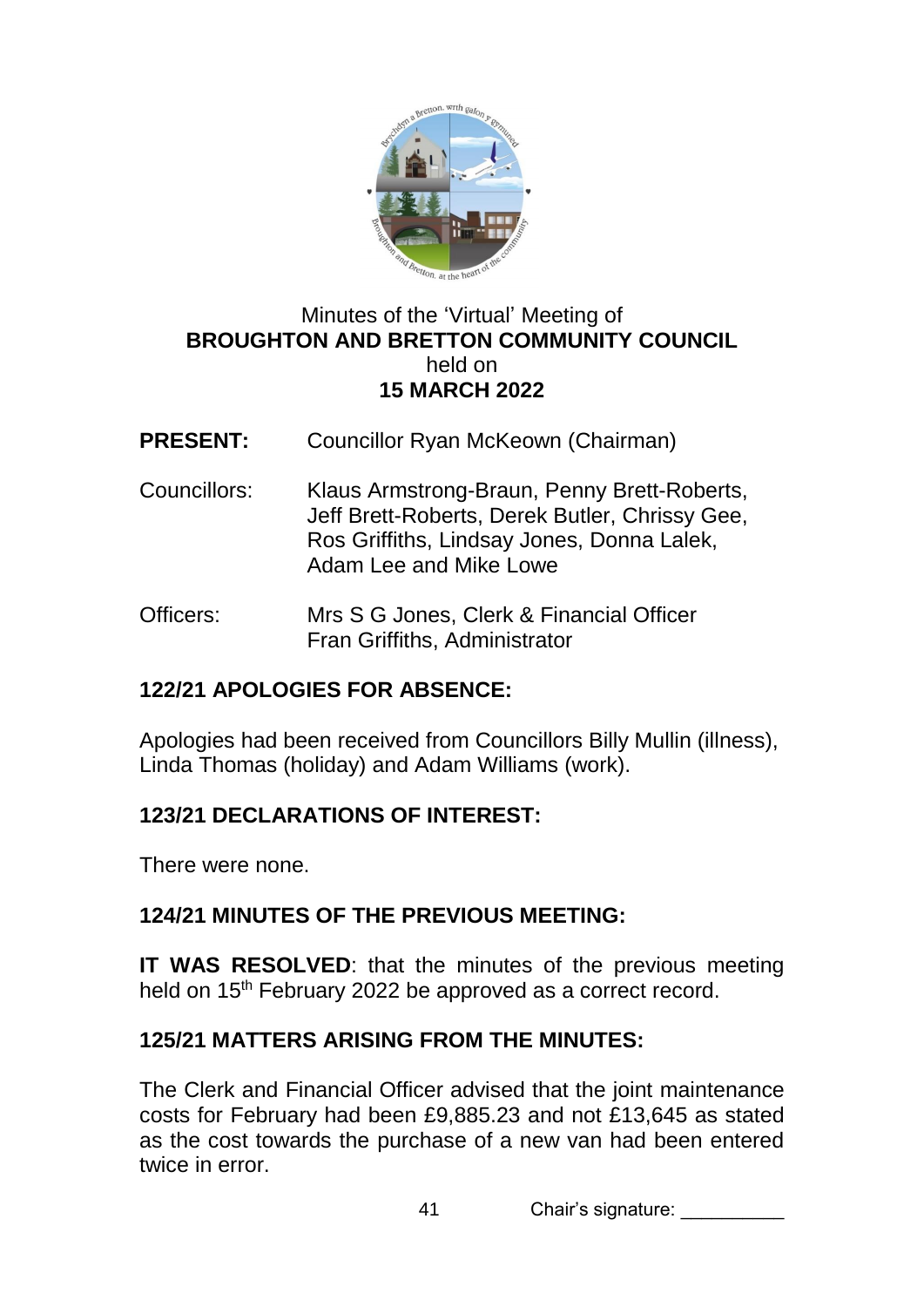Due to the current uncertainty in the energy market, she had been unable to obtain three quotes for unmetered supplies. Utility Aid had sought quotes for the council and had provided a quote from Scottish and Southern Electricity which provided a £12,000 saving on that provided by Scottish Power, with an option to sign up to a two, three or four-year contract. She had discussed the quotes with the Chair of Finance and a three-year contract had been awarded. The cost of this astronomic increase would need to be taken from the Council's reserves. The need to find efficiencies and an increase in the precept would be required the following year.

### **126/21 FCCBeKindOnline:**

The County Council had recently launched a campaign called *#FCCBeKindOnline*. The aim of the campaign had been to raise awareness of responsible use of the internet and social media and end cyber bullying within communities. The Community Council had been encouraged to make the same pledge.

**IT WAS RESOLVED**: to approve and take part in the campaign.

# **127/21 CONSULTATION ON THE DRAFT ASSESSMENT OF WELL BEING IN FLINTSHIRE:**

The Clerk and Financial Officer encouraged all Members to complete the survey and said that she would also complete it on behalf of Broughton and Bretton Community Council.

**IT WAS RESOLVED:** that all members complete the survey individually and that the Clerk and Financial Officer submit a response on behalf of the Community Council.

# **128/21 FLINTSHIRE PLAY SUFFICIENCY ASSESSMENT 2022:**

The Community Council had been asked by the County Council to prepare a local response to the Play and Sufficiency Assessment 2022.

**IT WAS RESOLVED:** that the Clerk and Financial Officer complete the response on behalf of the Community Council.

42 Chair's signature: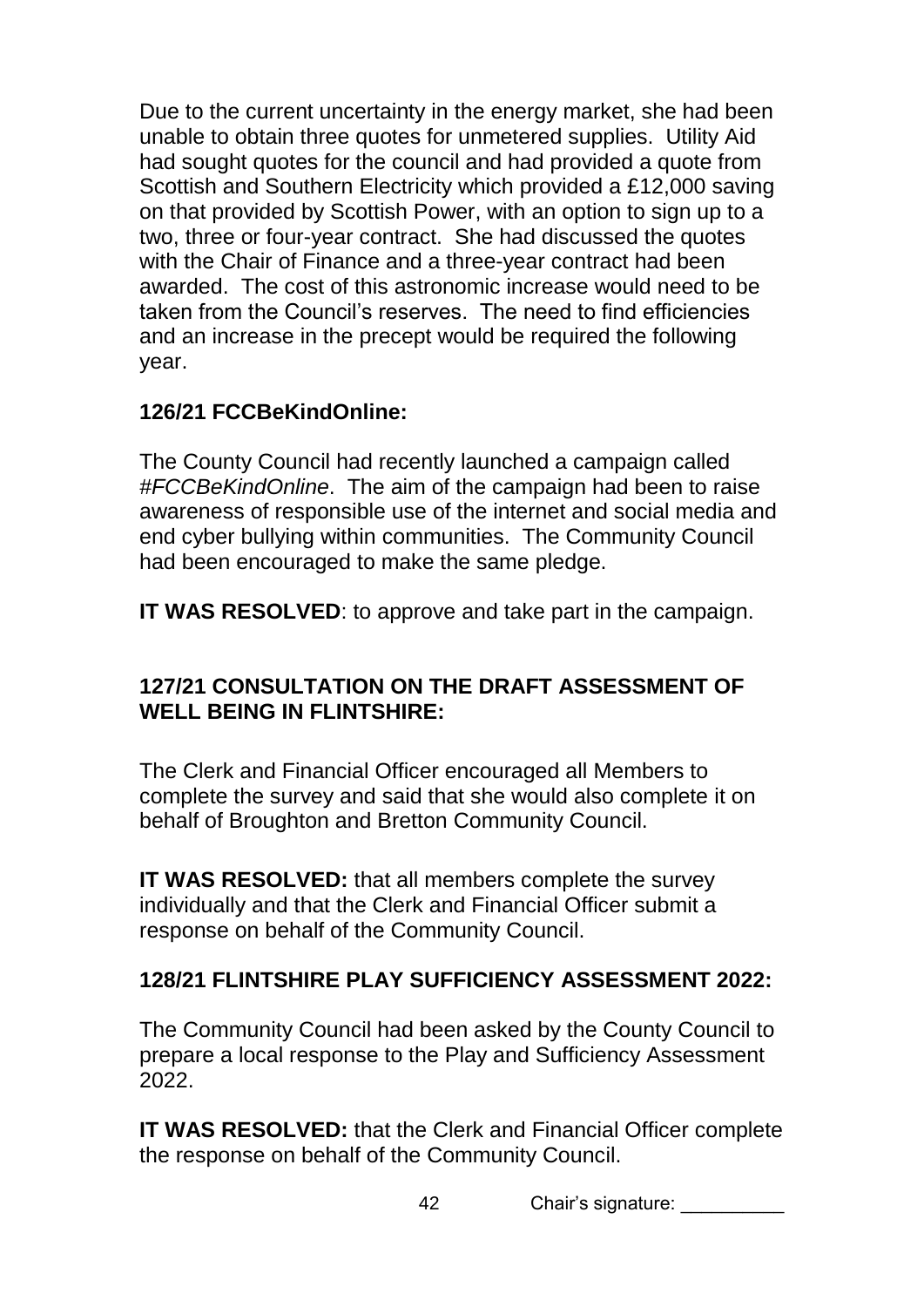### **129/21 H.M. THE QUEEN'S PLATINUM JUBILEE CELEBRATIONS:**

The Clerk and Financial Officer advised that 589 commemorative coins would be required for the pupils of Broughton CP School. A councillor suggested that members, residents and those involved in organising jubilee celebrations may like one and suggested a total of 650 coins be purchased.

**IT WAS RESOLVED:** that 650 coins be purchased as per option 4 in the quotation at a total cost of £959.40.

# **130/21 STAFF RETIREMENTS:**

The Clerk and Financial Officer said that the interview panel had successfully appointed two new members of staff following the recent announcement that two members of staff would retire. She shared the details of the new members of staff with members and confirmed that a one-week period of shadowing would be provided for the Maintenance Assistant and two weeks for the Senior Maintenance Officer with start dates of 1<sup>st</sup> April and 9<sup>th</sup> May respectively.

Members had also been reminded to deliver their leaving gift contributions to the office.

**IT WAS RESOLVED:** to note the update.

# **131/21 PLANNING APPLICATIONS:**

# **IT WAS RESOLVED:**

(i) County Council Members:

It was noted that the participation of those Councillors who were also Members of the County Council, in both the debate and subsequent vote, was on the basis that the views expressed were preliminary views taking account of the information made available to the Community Council.

The County Councillors reserved their final views on the applications until they were in full possession of all relevant arguments for and against.

43 Chair's signature: \_\_\_\_\_\_\_\_\_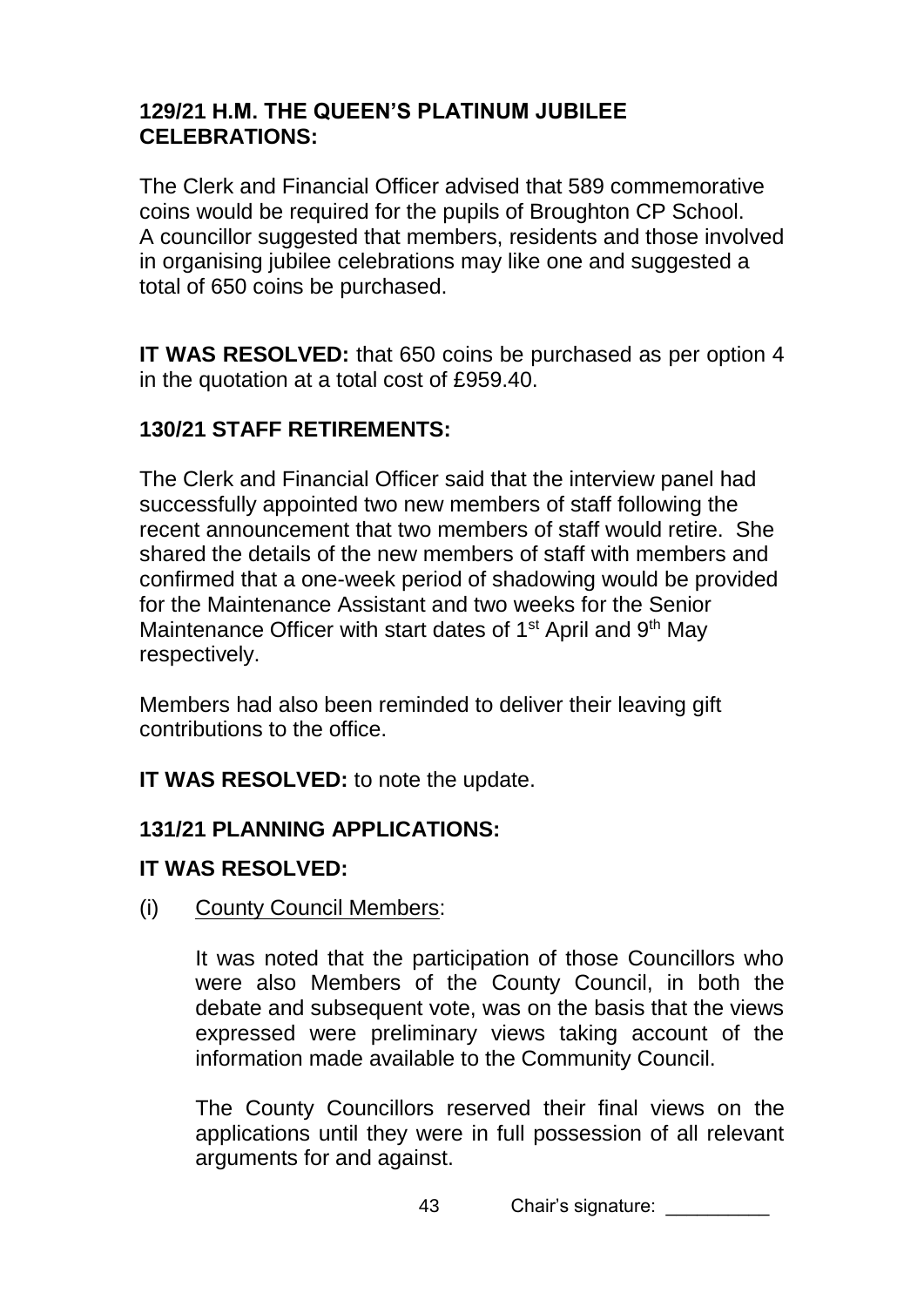- (ii) That the County Planning Authority be advised of this Council's observations on the applications submitted to it for consideration, as per the attached schedule for February 2022*.*
- (iii) There were no planning appeals.
- (iv) That the planning decisions be noted.

### **132/21 LIGHTING FAULTS:**

Members reported the following faults:

- Lights out at the roundabout near Airbus that belong to the County Council
- Light out outside number 6 Gladstone Road

### **133/21 ACCOUNTS FOR PAYMENT:**

**IT WAS RESOLVED:** that the list of payments in the sum of £18,149.43 for March be approved.

#### **134/21 BANK RECONCILIATION:**

**IT WAS RESOLVED**: to receive and approve the bank reconciliation for the period ending 28<sup>th</sup> February 2022.

# **135/21 CLERK AND FINANCIAL OFFICER'S REPORT:**

The Clerk and Financial Officer advised that the cost to the council for the joint maintenance agreement for March amounted to £3,206.88.

**IT WAS RESOLVED TO:** to receive and note the update.

#### **136/21 POLICE AND HIGHWAYS MATTERS:**

Members reported potholes in the underpass, leading to the doctor's surgery on Main Road and near to The Boulevard. John Griffiths had been informed.

44 Chair's signature: \_\_\_\_\_\_\_\_\_\_